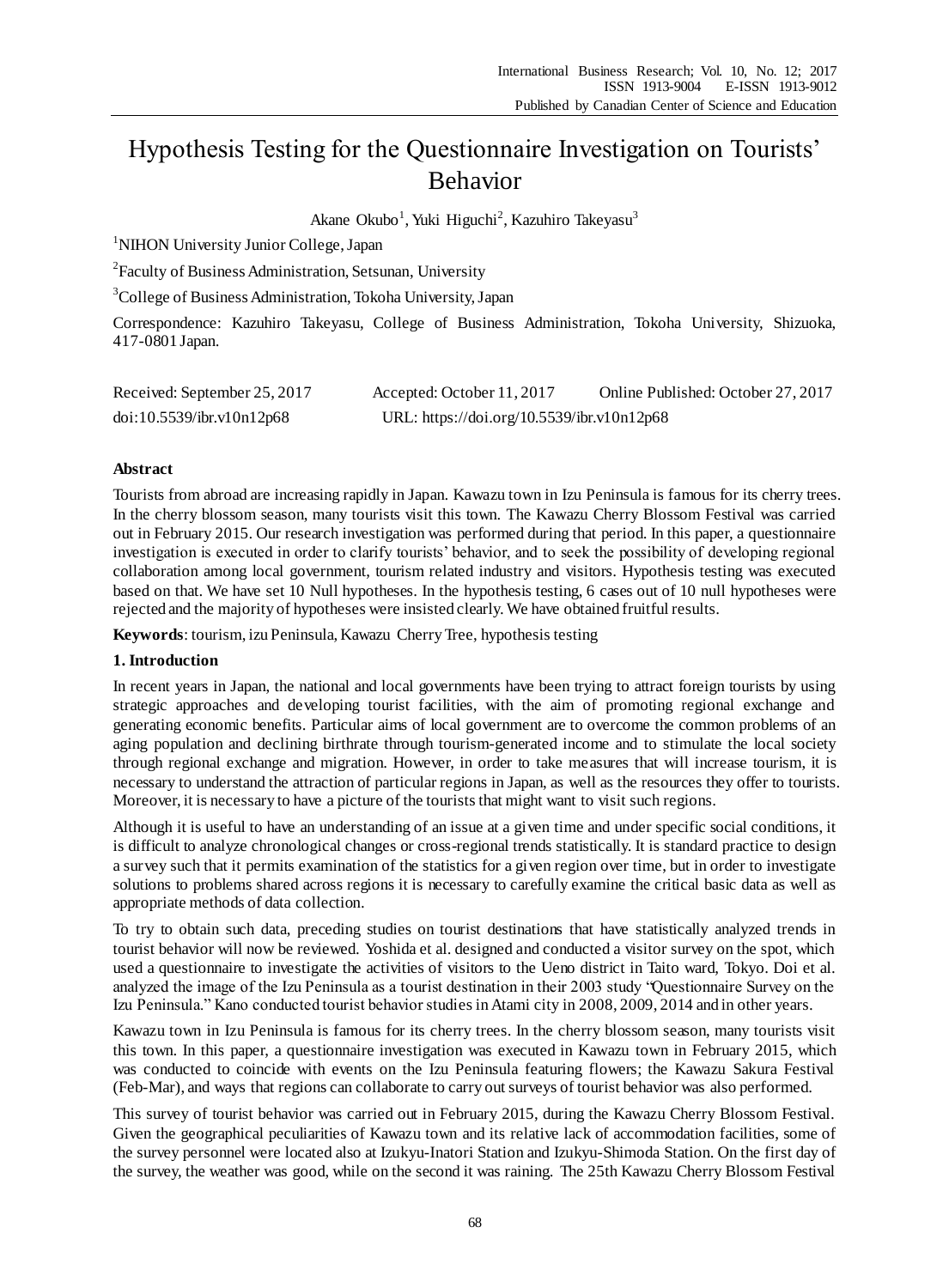was held from February 10 to March 10, 2015. It was attended by 801,330 people, which was an increase of 9% over the previous year. On the first day of the survey, 30-50% of the flowers were in bloom, and the nighttime illuminations lit up on the evening of the 21st. According to the figures of the Kawazu town Tourist Association, there were 30,590 visitors on the 21st and 20,913 visitors on the 22nd. During the Kawazu Cherry Blossom Festival, around 150 stores were offering food & drink or souvenirs on the road with the row of cherry trees linked to Kawazu Station. A number of events were held during the festival, including the "Semi Gourmet" and "Izu no Odoriko Photography Event."

In this paper, a questionnaire investigation is executed in order to clarify tourists' behavior, and to seek the possibility of developing regional collaboration among local government, tourism related industry and visitors. Hypothesis testing was executed based on that. We have made 10 Null hypotheses based upon these and hypothesis testing is executed. Some interesting results were obtained.

The rest of the paper is organized as follows. Outline of questionnaire investigation is stated in section 2. Hypothesis Testing is carried out in section 3, which is followed by the Remarks of section 4.

#### **2. Outline and Basic Statistical Results of the Questionnaire Research**

#### *2.1 Outline of the Questionnaire Research*

We make a questionnaire investigation on tourists' behavior who has visited Izu Peninsula and is studied mainly at Kawazu town in Shizuoka Prefecture. Kawazu town is famous for its cherry trees. The outline of questionnaire research is as follows. Questionnaire sheet is attached in Appendix.

| (1) | Scope of investigation | Tourists who have visited Kawazu town in Shizuoka Prefecture, Japan |
|-----|------------------------|---------------------------------------------------------------------|
| (2) | Period                 | February 21,22/ 2015                                                |
| (3) | Method                 | Local site, Dispatch sheet, Self writing                            |
| (4) | Collection             | Number of distribution 500                                          |
|     |                        | Number of collection 478 (collection rate 95.6%)                    |
|     |                        | Valid answer 478                                                    |
|     |                        |                                                                     |

### *2.2 Basic Statistical Results*

Now, we show the main summary results by single variable.

# **(1) Basic characteristics of answerers**

| Q1 Address | Q <sub>2</sub> Sex |
|------------|--------------------|
|            |                    |

|                 | <b>Frequency</b> | $\%$ |        | <b>Frequency</b> | $\frac{0}{0}$ |
|-----------------|------------------|------|--------|------------------|---------------|
| <b>VIC INIT</b> |                  | 74.  | Male   | uc               |               |
| distance        |                  |      | Female | ↵                |               |
| ' ota.          |                  |      | ota.   |                  |               |

|         | <b>Frequency</b> | %     |                  | Frequency | $\%$  |
|---------|------------------|-------|------------------|-----------|-------|
| $10-19$ | 6                | 2.9   | Independents     |           | 4.2   |
| 20-29   | 35               | 17.1  | Office worker    | 118       | 55.1  |
| 30-39   | 33               | 16.1  | Student          | 10        | 4.7   |
| 40-49   | 32               | 15.6  | <b>Housewife</b> | 35        | 16.4  |
| 50-59   | 38               | 18.5  | No job           | 34        | 15.9  |
| 60-69   | 44               | 21.5  | Miscellaneous    |           | 3.7   |
| $70-$   |                  | 8.3   | Total            | 214       | 100.0 |
| Total   | 205              | 100.0 |                  |           |       |

| Ķ<br>۹<br>r. |
|--------------|
|              |

|                  |               | v= pon |           |      |
|------------------|---------------|--------|-----------|------|
| <b>Frequency</b> | $\frac{0}{6}$ |        | Frequency | ℀    |
| 63               | ግ4.           | Male   | QQ        |      |
|                  |               | Female |           | 59 X |
|                  |               | otal   |           |      |

# Q3 Age Q4 Occupation

| Frequency            | $\%$                 |               | Frequency |      |
|----------------------|----------------------|---------------|-----------|------|
|                      | 2.9                  | Independents  |           | 4.2  |
| 35                   | 17.1                 | Office worker | 118       | 55.1 |
| 33                   | 16.1                 | Student       |           | 4.7  |
| 32                   | 15.6                 | Housewife     | 35        | 16.4 |
| 38                   | 18.5                 | No job        | 34        | 15.9 |
|                      | 21.5                 | Miscellaneous |           | 37   |
|                      |                      | Total         | 214       |      |
| $\sim$ $\sim$ $\sim$ | $\sim$ $\sim$ $\sim$ |               |           |      |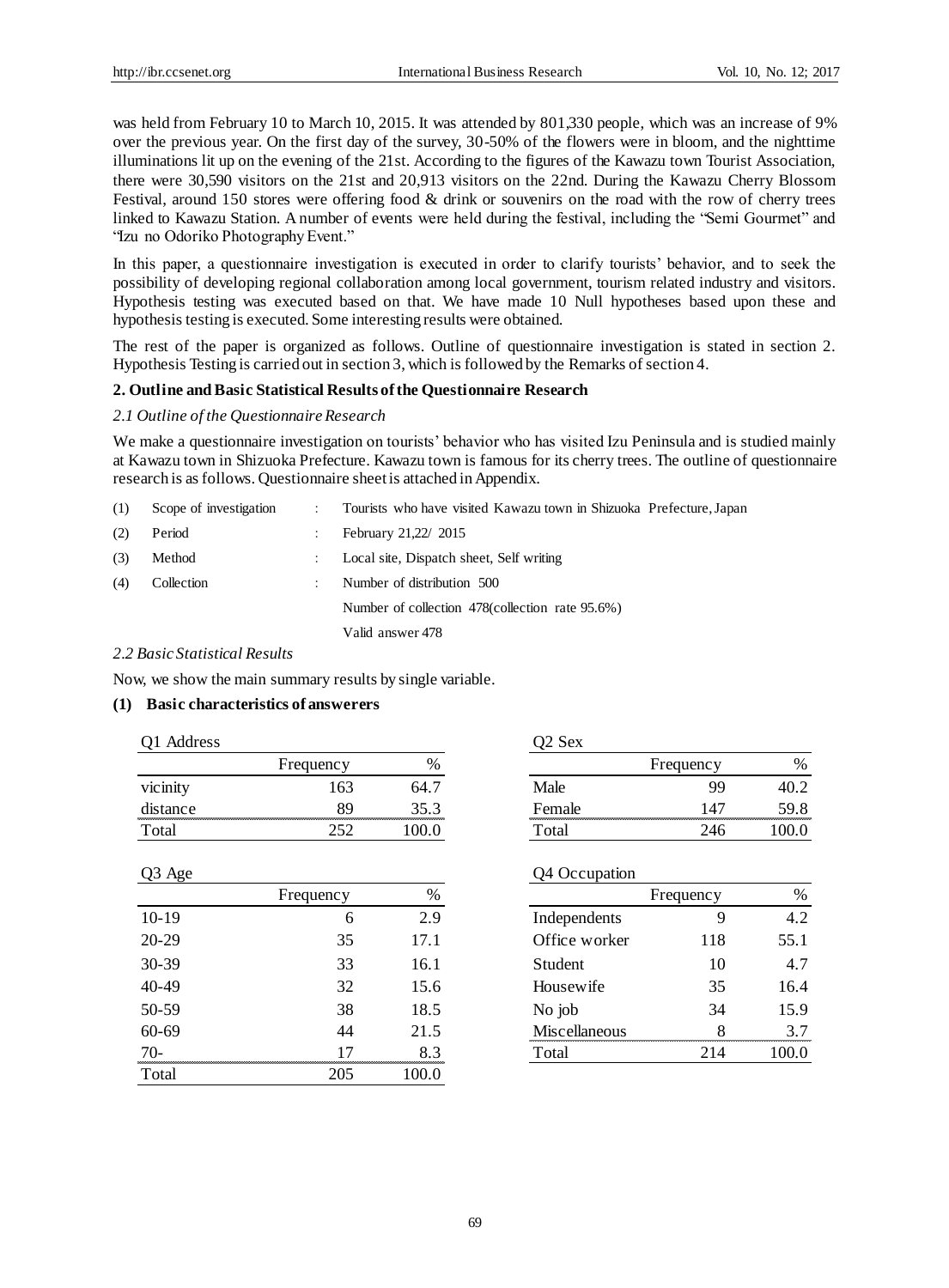## Q5 Fellow travelers

|                               | Frequency | $\frac{0}{0}$ |
|-------------------------------|-----------|---------------|
| Solo trip                     |           | 2.4           |
| Couple                        | 85        | 33.7          |
| Family                        | 89        | 35.3          |
| Male's small group            | 10        | 4 Q           |
| Female's small group          | 25        | 9.9           |
| Male and female's small group | 21        | 8.3           |
| Group (More than 7)           | 14        | 5.6           |
| Miscellaneous                 |           | 0.8           |
| Total                         | 252       |               |

# **(2) Summary results for the items used in Hypothesis Testing**

Q6A Visiting frequency to Izu Peninsula and Kawazu Cherry Tree : Izu Peninsula

|                     |           |       | $\sim$                |                                                    |       |
|---------------------|-----------|-------|-----------------------|----------------------------------------------------|-------|
|                     | Frequency | %     |                       | <b>Frequency</b>                                   | %     |
| First time          | 37        | 14.6  | Yes                   | 109                                                | 44.1  |
| Second times        | 23        | 9.1   | No                    | 138                                                | 55.9  |
| Third times         | 24        | 9.5   | Total                 | 247                                                | 100.0 |
| Fourth times        | 14        | 5.5   |                       |                                                    |       |
| Fifth-Nine times    | 53        | 20.9  |                       | Q10 What is an objective to visit Izu Peninsula? : |       |
| More than ten times | 102       | 40.3  | 3Dish, sense of taste |                                                    |       |
| Total               | 253       | 100.0 |                       | Frequency                                          | $\%$  |

Q6B Visiting frequency to Izu Peninsula and Kawazu Cherry Tree : Kawazu Cherry Tree

| $1.4011$ $0.1011$ , $1.1001$ , $1.0011$ , $0.1011$ , $1.0001$ |           |       | 1 vuu | $  \cdot$                                          | 100.U |
|---------------------------------------------------------------|-----------|-------|-------|----------------------------------------------------|-------|
|                                                               | Frequency | %     |       |                                                    |       |
| First time                                                    | 118       | 49.0  |       | Q10 What is an objective to visit Izu Peninsula? : |       |
| Second times                                                  | 38        | 15.8  |       | <b>Stroll</b> around town, Eating tour             |       |
| Third times                                                   | 32        | 13.3  |       | <b>Frequency</b>                                   | %     |
| Fourth times                                                  |           | 7.1   | Yes   | 19                                                 | 7.7   |
| Fifth-Nine times                                              | 19        | 7.9   | No    | 228                                                | 92.3  |
| More than ten times                                           |           | 71    | Total | 247                                                | 100.0 |
| Total                                                         | 241       | 100.0 |       |                                                    |       |

|  | Q7 Means of transportation to Izu Peninsula |
|--|---------------------------------------------|
|--|---------------------------------------------|

|                     | Frequency | $\%$  |                                   | <b>Frequency</b> | $\%$ |
|---------------------|-----------|-------|-----------------------------------|------------------|------|
| JR, Izu-kyuko train |           | 60.6  | Yes                               |                  |      |
| Sightseeing bus     |           | 7.6   | Nο                                | ววว              | 94.3 |
| Private automobile  |           | 28.5  | Total                             | 247              |      |
| Miscellaneous       |           |       |                                   |                  |      |
| Total               | 249       | 100 C | O11 Staving time in Izu Peninsula |                  |      |

## Q9 Main occasion to visit to Izu Peninsula : ①Poster

|       | $\%$  | 2 days stay      | - -    |
|-------|-------|------------------|--------|
| Yes   | 1 V.J | days stay        |        |
| No    |       | More than 4 days | $\sim$ |
| Total |       | Total            | ഹ      |

#### Q9 Main occasion to visit to Izu Peninsula :

⑩Felt good at the previous visit

|              | $\%$ | ه ه |                |
|--------------|------|-----|----------------|
| Yec<br>1 U.S | ـ    |     | %              |
| No           | −    | Υes | , <u>,</u> , , |
| Total        |      |     | $\cdot$        |

Q10 What is an objective to visit Izu Peninsula? : ①Hot spring

| ∽<br>Frequency | $\%$                      |     | requency <sup>-</sup> |  |
|----------------|---------------------------|-----|-----------------------|--|
|                |                           | 'es | ıu                    |  |
|                |                           |     |                       |  |
|                | . .                       | วta |                       |  |
| .              | company of the company of |     |                       |  |

|       | Frequency | 70   |
|-------|-----------|------|
| Yes   |           | 30.4 |
| Nο    | 172       | 69.6 |
| Total |           |      |

| Yes<br>1 Q<br>ง∩ |  | <b>Frequency</b> |       |
|------------------|--|------------------|-------|
|                  |  |                  |       |
|                  |  |                  |       |
|                  |  |                  | Total |

Q10 What is an objective to visit Izu Peninsula? : ⑦Convenience of traffic

| - | ́<br>$\%$       |    | requenc | $\mathbf{U}$ |
|---|-----------------|----|---------|--------------|
|   |                 | es |         | <u>.</u>     |
| ⊾ | $\cdot$ $\cdot$ |    |         | т. ј         |
|   |                 |    |         |              |

#### Q11 Staying time in Izu Peninsula

|                         |      |                  | Frequenc v | $\frac{0}{0}$ |
|-------------------------|------|------------------|------------|---------------|
| Izu Peninsula : ①Poster |      | One-day trip     |            | 19.3          |
| Frequency               | $\%$ | 2 days stay      | 167        | 65.7          |
| Ζh                      | 10.5 | 3 days stay      | 35         | 13.8          |
|                         | י ט  | More than 4 days |            |               |
|                         |      | Total            |            |               |

Q14-1 Select items in each theme concerning the attractiveness of southern part of Izu Peninsula. : Sea bathing

|       | <b>Frequency</b> |      |
|-------|------------------|------|
| Yes   | 61               |      |
| Nο    |                  | 67.6 |
| Total |                  |      |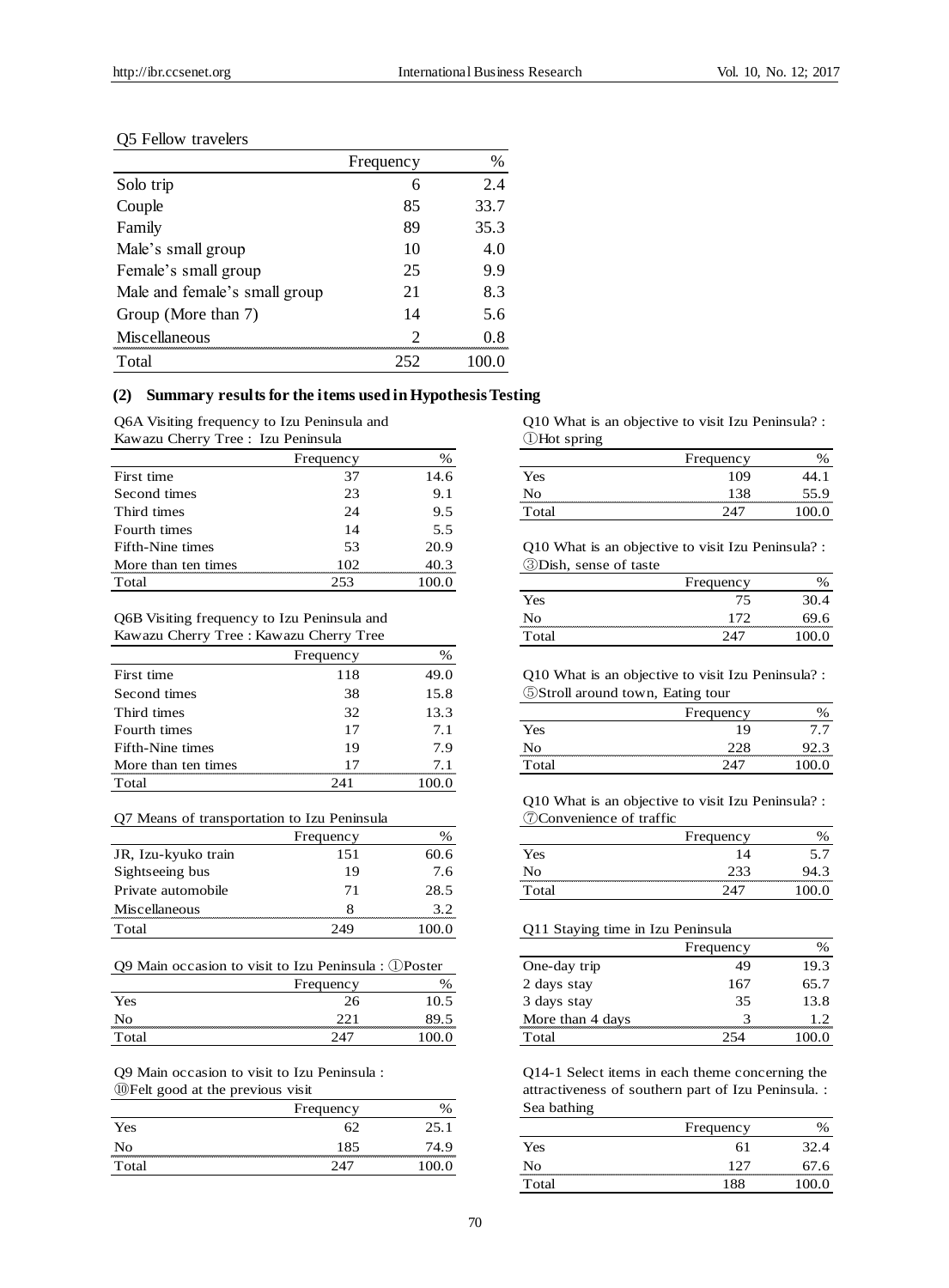| following items in Izu Peninsula? : Souvenir, Shopping |           |       |
|--------------------------------------------------------|-----------|-------|
|                                                        | Frequency | $\%$  |
| $\sim$ 1,000                                           | 25        | 11.8  |
| $1,001\sim2,000$                                       | 34        | 16.1  |
| $2,001 \sim 3,000$                                     | 47        | 22.3  |
| $3,001 \sim 5,000$                                     | 46        | 21.8  |
| $5,001 \sim$                                           | 59        | 28.0  |
| Total                                                  | 211       | 100.0 |

Q16(3) How about the expenditure or budget of the  $f_n$ llowing items in I<sub>zu</sub> Peninsula? : Source in Sh

# **3. Hypothesis Testing**

Hereinafter we make hypothesis testing based upon the questionnaire investigation data.

# *3.1 Setting Hypothesis*

We set the following 10 themes before setting Null Hypothesis.

A-1) Those who are young have the image of Izu Peninsula as "sea bathing".

A-2) Those who live far away (Chugoku, Remote part of Kanto area) often use sightseeing bus.

A-3) Those who live far away have many souvenir budget (more than 5000 Japanese Yen).

A-4) Those who are couple often visit Izu Peninsula (more than 5 times).

A-5) Those who live nearby (Shizuoka, Kanagawa, Tokyo) often visit Izu Peninsula by private automobile.

A-6) Those who felt good at the previous visit to Izu Peninsula consists mainly by repeaters.

A-7) Those who felt good at the previous visit to Kawazu Town consists mainly by repeaters.

A-8) Those who visit for the purpose of hot spring often come for more than 2 days.

A-9) Those who visit Izu Peninsula by one-day trip consist mainly by the people who live nearby (Shizuoka, Kanagawa, Tokyo).

A-10) Those who visit Izu Peninsula by the occasion of "Poster" often use JR or Izu-Kyuko train.

Now, we set the following 10 Null hypotheses.

B-1) There is not so much difference whether "those who are young have the image of Izu Peninsula as "sea bathing"" or not.

B-2) There is not so much difference whether "those who live far away (Chugoku, Remote part of Kanto area) often use sightseeing bus" or not.

B-3) There is not so much difference whether "those who live far away have many souvenir budget (more than 5000 Japanese Yen)" or not.

B-4) There is not so much difference whether "those who are couple often visit Izu Peninsula (more than 5 times)" or not.

B-5) There is not so much difference whether "those who live nearby (Shizuoka, Kanagawa, Tokyo) often visit Izu Peninsula by private automobile" or not.

B-6) There is not so much difference whether "those who felt good at the previous visit to Izu Peninsula consists mainly by repeaters" or not.

B-7) There is not so much difference whether "those who felt good at the previous visit to Kawazu Town consists mainly by repeaters" or not.

B-8) There is not so much difference whether "those who visit for the purpose of hot spring often come for more than 2 days" or not.

B-9) There is not so much difference whether "those who visit Izu Peninsula by one-day trip consist mainly by the people who live nearby (Shizuoka, Kanagawa, Tokyo)" or not.

B-10) There is not so much difference whether "those who visit Izu Peninsula by the occasion of "Poster" often use JR or Izu-Kyuko train" or not.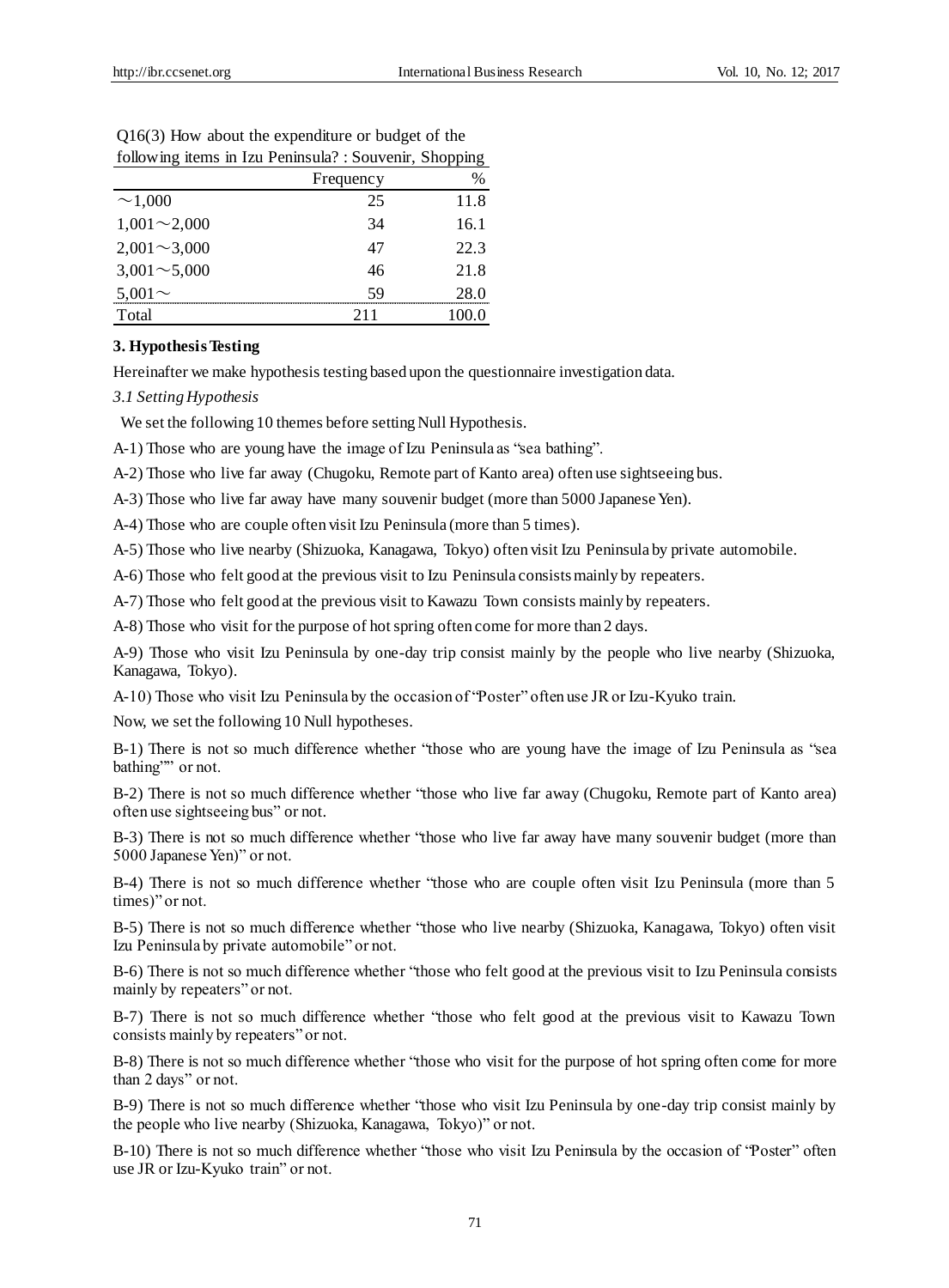## *3.2 Hypothesis Testing*

 $x^2$  hypothesis testing is executed in order to clarify tourists' behavior.  $x^2$  hypothesis testing is to clarify the difference between the expected value and the observed data, which is shown in Eq.(1).

$$
x^{2} = \sum_{i=1}^{n} \frac{(O_{i} - E_{i})^{2}}{E_{i}} \tag{1}
$$

Where  $O_i$  is an observed data and  $E_i$  is an expected value. The results of statistical hypothesis testing are as follows.

Null Hypothesis B-1) There is not so much difference whether "those who are young have the image of Izu Peninsula as "sea bathing"" or not.

Summary table concerning Null Hypothesis B-1**)** is exhibited in Table 1.

Table 1. Summary table for Null Hypothesis B-1**)**

| Q <sub>3</sub> Age |           | Q14-1 Select items in each theme concerning the<br>attractiveness of southern part of Izu Peninsula. |      |       |
|--------------------|-----------|------------------------------------------------------------------------------------------------------|------|-------|
|                    |           | Yes                                                                                                  | No   | Total |
|                    | Frequency | 26                                                                                                   | 34   | 60    |
| Under 39           | $\%$      | 43.3                                                                                                 | 56.7 | 100.0 |
| Over 40            | Frequency | 28                                                                                                   | 72   | 100   |
|                    | $\%$      | 28.0                                                                                                 | 72.0 | 100.0 |
|                    | Frequency | 54                                                                                                   | 106  | 160   |
| Total              | %         | 33.8                                                                                                 | 66.3 | 100.0 |
|                    |           |                                                                                                      |      |       |

significance probability 0.047

The null hypothesis is rejected with 5% significance level. It can be said that those who are young have the image of Izu Peninsula as "sea bathing". (Rejection region is over 6.6349 for 1% significance level, 3.841 for 5% significance level, 3.537 for 6% significance level and 2.874 for 9% significance level by 1 degree of freedom.)

Null Hypothesis B-2): There is not so much difference whether "those who live far away (Chugoku, Remote part of Kanto area) often use sightseeing bus" or not.

Summary table concerning Null Hypothesis B-2) is exhibited in Table 2.

Table 2. Summary table for Null Hypothesis B-2)

|          | Q7 Means of transportation to<br>IZU Peninsula : Sightseeing bus<br>Q1 Address |     |                          |       |
|----------|--------------------------------------------------------------------------------|-----|--------------------------|-------|
|          |                                                                                | Yes | No                       | Total |
|          | Frequency                                                                      | 14  | 144                      | 158   |
| vicinity | $\%$                                                                           | 8.9 | 91.1                     | 100.0 |
|          | Frequency                                                                      | 5   | 84                       | 89    |
| distance | $\%$                                                                           | 5.6 | 94.4                     | 100.0 |
|          | Frequency                                                                      | 19  | 228                      | 247   |
| Total    | $\%$                                                                           | 7.7 | 92.3                     | 100.0 |
|          |                                                                                |     | significance probability | 0.359 |

The null hypothesis is not rejected. It can be said that there is not so much difference whether "those who live far away (Chugoku, Remote part of Kanto area) often use sightseeing bus" or not.

Null Hypothesis B-3): There is not so much difference whether "those who live far away have many souvenir budget (more than 5000 Japanese Yen)" or not.

Summary table concerning Null Hypothesis B-3) is exhibited in Table 3.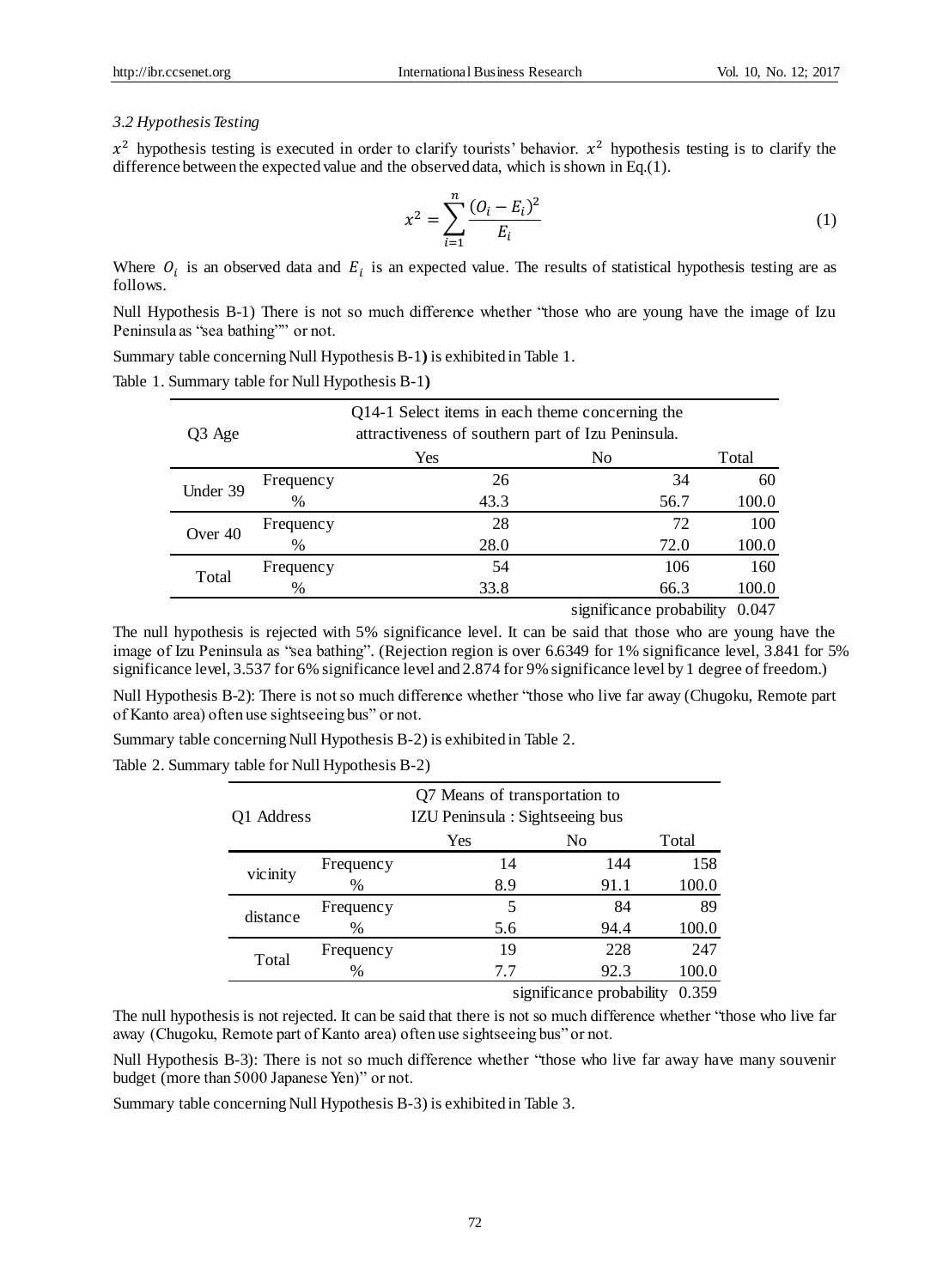| Q1 Address |           | $Q16(3)$ How about the expenditure or budget of the<br>following items in Izu Peninsula?: Souvenir, Shopping |                          |       |
|------------|-----------|--------------------------------------------------------------------------------------------------------------|--------------------------|-------|
|            |           | Under 5000 yen                                                                                               | Over 5001 yen            | Total |
| vicinity   | Frequency | 105                                                                                                          | 31                       | 136   |
|            | %         | 77.2                                                                                                         | 22.8                     | 100.0 |
| distance   | Frequency | 45                                                                                                           | 28                       | 73    |
|            | $\%$      | 61.6                                                                                                         | 38.4                     | 100.0 |
| Total      | Frequency | 150                                                                                                          | 59                       | 209   |
|            | $\%$      | 71.8                                                                                                         | 28.2                     | 100.0 |
|            |           |                                                                                                              | significance probability | 0.017 |

#### Table 3. Summary table for Null Hypothesis B-3)

The null hypothesis is rejected with 2% significance level. It can be said that those who live far away have many souvenir budget (more than 5000 Japanese Yen).

Null Hypothesis B-4): There is not so much difference whether "those who are couple often visit Izu Peninsula (more than 5 times)" or not.

Summary table concerning Null Hypothesis B-4) is exhibited in Table 4.

Table 4. Summary table for Null Hypothesis B-4)

| <b>O5</b> Fellow travelers | Q6A Visiting frequency to Izu Peninsula<br>and Kawazu Cherry Tree : Izu Peninsula |               |                          |       |  |
|----------------------------|-----------------------------------------------------------------------------------|---------------|--------------------------|-------|--|
|                            |                                                                                   | Under 4 times | Over 5 times             | Total |  |
|                            | Frequency                                                                         | 31            | 57                       | 88    |  |
| Couple                     | $\%$                                                                              | 35.2          | 64.8                     | 100.0 |  |
| <b>Others</b>              | Frequency                                                                         | 67            | 96                       | 163   |  |
|                            | $\%$                                                                              | 41.1          | 58.9                     | 100.0 |  |
| Total                      | Frequency                                                                         | 98            | 153                      | 251   |  |
|                            | %                                                                                 | 39.0          | 61.0                     | 100.0 |  |
|                            |                                                                                   |               | significance probability | 0.122 |  |

The null hypothesis is not rejected. It can be said that there is not so much difference whether "those who are couple often visit Izu Peninsula (more than 5 times)" or not.

Null Hypothesis B-5**)**: There is not so much difference whether "those who live nearby (Shizuoka, Kanagawa, Tokyo) often visit Izu Peninsula by private automobile" or not.

Summary table concerning Null Hypothesis B-5) is exhibited in Table 5.

Table 5. Summary table for Null Hypothesis B-5)

| O1 Address |           | Q7 Means of transportation to IZU<br>Peninsula : 3 Private automobile |                          |                      |  |
|------------|-----------|-----------------------------------------------------------------------|--------------------------|----------------------|--|
|            |           | Yes                                                                   | No                       | Total                |  |
| vicinity   | Frequency | 48                                                                    | 110                      | 158                  |  |
|            | $\%$      | 30.4                                                                  | 69.6<br>23<br>66<br>74.2 | 100.0                |  |
|            | Frequency |                                                                       |                          | 89                   |  |
| distance   | $\%$      | 25.8                                                                  |                          | 100.0                |  |
|            | Frequency | 71                                                                    | 176                      | 247                  |  |
| Total      | %         | 28.7                                                                  | 71.3                     | 100.0                |  |
|            |           |                                                                       | $\cdot$ $\sim$<br>٠      | $1 - 1 + 1$<br>0.110 |  |

significance probability 0.449

The null hypothesis is not rejected. It can be said that there is not so much difference whether "those who live nearby (Shizuoka, Kanagawa, Tokyo) often visit Izu Peninsula by private automobile" or not.

Null Hypothesis B-6**)**: There is not so much difference whether "those who felt good at the previous visit to Izu Peninsula consists mainly by repeaters" or not.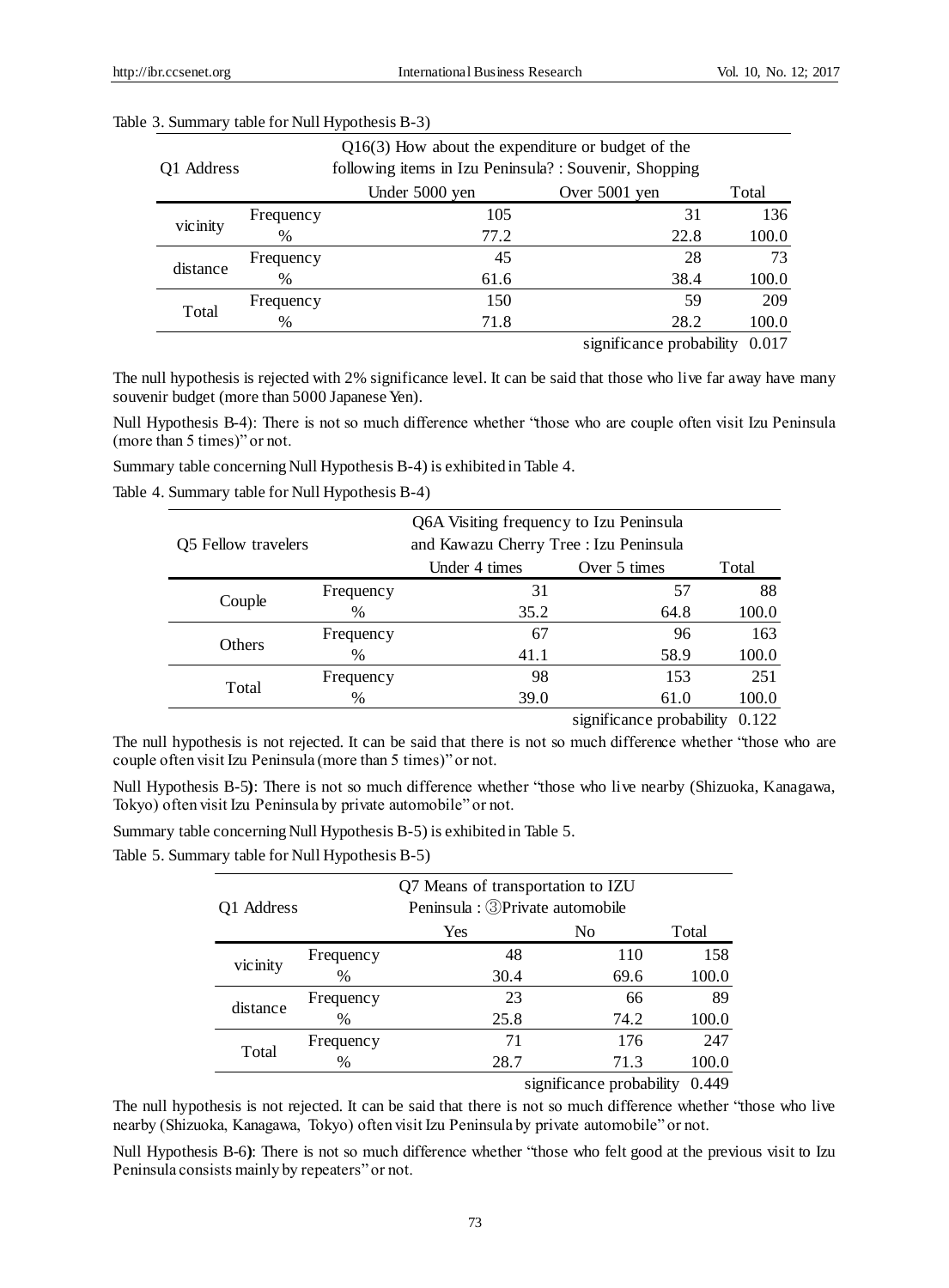| Q9 Main occasion to visit<br>to Izu Peninsula : | Q6A Visiting frequency to Izu Peninsula<br>and Kawazu Cherry Tree : Izu Peninsula |               |              |       |  |
|-------------------------------------------------|-----------------------------------------------------------------------------------|---------------|--------------|-------|--|
| Felt good at the previous visit                 |                                                                                   | Under 4 times | Over 5 times | Total |  |
| <b>Yes</b>                                      | <b>Frequency</b>                                                                  | 11            | 51           | 62    |  |
|                                                 | $\frac{0}{0}$                                                                     | 17.7          | 82.3         | 100.0 |  |
|                                                 | Frequency                                                                         | 87            | 97           | 184   |  |
| N <sub>0</sub>                                  | $\%$                                                                              | 47.3          | 52.7         | 100.0 |  |
|                                                 | Frequency                                                                         | 98            | 148          | 246   |  |
| Total                                           | $\%$                                                                              | 39.8          | 60.2         | 100.0 |  |

Summary table concerning Null Hypothesis B-6) is exhibited in Table 6.

Table 6. Summary table for Null Hypothesis B-6)

significance probability 0.000

The null hypothesis is rejected with 1% significance level. It can be said that those who felt good at the previous visit to Kawazu Town consists mainly by repeaters.

Null Hypothesis B-7): There is not so much difference whether "those who felt good at the previous visit to Kawazu Town consists mainly by repeaters" or not.

Summary table concerning Null Hypothesis B-7) is exhibited in Table 7.

Table 7. Summary table for Null Hypothesis B-7)

| Q9 Main occasion to visit<br>to Izu Peninsula :                                                                                                                                                                                                                                                           | Q6B Visiting frequency to Izu Peninsula and<br>Kawazu Cherry Tree: Kawazu Cherry Tree |               |              |       |
|-----------------------------------------------------------------------------------------------------------------------------------------------------------------------------------------------------------------------------------------------------------------------------------------------------------|---------------------------------------------------------------------------------------|---------------|--------------|-------|
| Felt good at the previous visit                                                                                                                                                                                                                                                                           |                                                                                       | Under 4 times | Over 5 times | Total |
| Yes                                                                                                                                                                                                                                                                                                       | Frequency                                                                             | 42            | 17           | 59    |
|                                                                                                                                                                                                                                                                                                           | $\%$                                                                                  | 71.2          | 28.8         | 100.0 |
| N <sub>0</sub>                                                                                                                                                                                                                                                                                            | Frequency                                                                             | 163           | 16           | 179   |
|                                                                                                                                                                                                                                                                                                           | %                                                                                     | 91.1          | 8.9          | 100.0 |
| Total                                                                                                                                                                                                                                                                                                     | Frequency                                                                             | 205           | 33           | 238   |
|                                                                                                                                                                                                                                                                                                           | %                                                                                     | 86.1          | 13.9         | 100.0 |
| $\frac{1}{2}$ . $\frac{1}{2}$ . $\frac{1}{2}$ . $\frac{1}{2}$ . $\frac{1}{2}$ . $\frac{1}{2}$ . $\frac{1}{2}$ . $\frac{1}{2}$ . $\frac{1}{2}$ . $\frac{1}{2}$ . $\frac{1}{2}$ . $\frac{1}{2}$ . $\frac{1}{2}$ . $\frac{1}{2}$ . $\frac{1}{2}$ . $\frac{1}{2}$ . $\frac{1}{2}$ . $\frac{1}{2}$ . $\frac{1$ |                                                                                       |               |              |       |

significance probability 0.000

The null hypothesis is rejected with 1% significance level. It can be said that those who felt good at the previous visit to Kawazu Town consists mainly by repeaters.

Null Hypothesis B-8): There is not so much difference whether "those who visit for the purpose of hot spring often come for more than 2 days" or not.

Summary table concerning Null Hypothesis B-8) is exhibited in Table 8.

Table 8. Summary table for Null Hypothesis B-8)

| Q10 What is an objective to visit | Q11 Staying time in Izu Peninsula |              |                  |       |  |
|-----------------------------------|-----------------------------------|--------------|------------------|-------|--|
| Izu Peninsula?: ①Hot spring       |                                   | One-day trip | Over 2 days stay | Total |  |
|                                   | Frequency                         | 6            | 103              | 109   |  |
| Yes                               | $\%$                              | 5.5          | 94.5             | 100.0 |  |
|                                   | Frequency                         | 42           | 96               | 138   |  |
| No                                | $\%$                              | 30.4         | 69.6             | 100.0 |  |
|                                   | Frequency                         | 48           | 199              | 247   |  |
| Total                             | $\%$                              | 19.4         | 80.6             | 100.0 |  |
|                                   |                                   |              |                  |       |  |

significance probability 0.000

The null hypothesis is rejected with 1% significance level. It can be said that those who visit for the purpose of hot spring often come for more than 2 days.

Null Hypothesis B-9): There is not so much difference whether "those who visit Izu Peninsula by one-day trip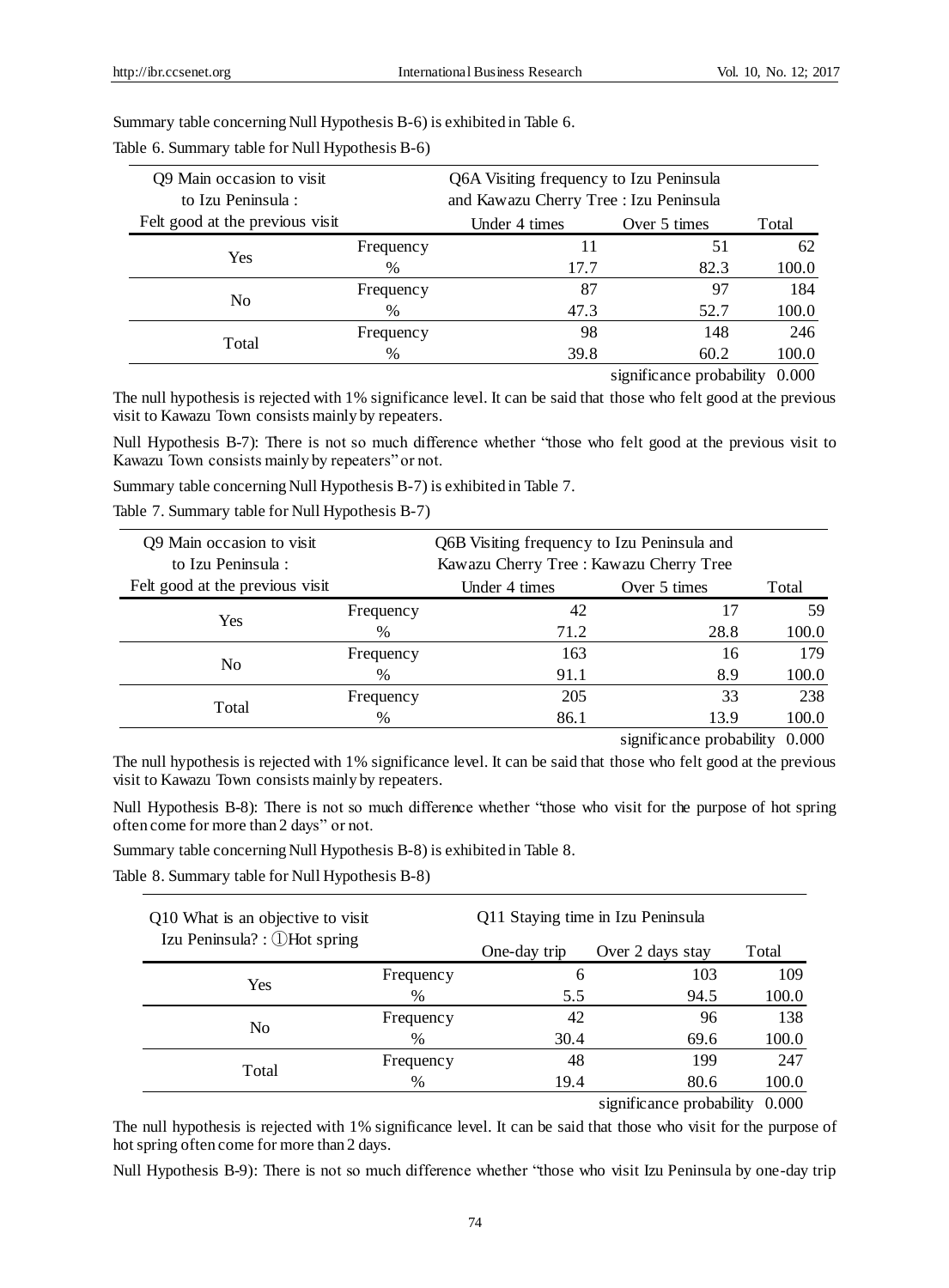consist mainly by the people who live nearby (Shizuoka, Kanagawa, Tokyo)" or not.

Summary table concerning Null Hypothesis B-9) is exhibited in Table 9.

Table 9. Summary table for Null Hypothesis B-9)

| Q1 Address | Q11 Staying time in Izu Peninsula |              |                  |       |  |
|------------|-----------------------------------|--------------|------------------|-------|--|
|            |                                   | One-day trip | Over 2 days stay | Total |  |
|            | Frequency                         | 42           | 121              | 163   |  |
| vicinity   | $\%$                              | 25.8         | 74.2             | 100.0 |  |
|            | Frequency                         |              | 82               | 89    |  |
| distance   | $\%$                              | 7.9          | 92.1             | 100.0 |  |
|            | Frequency                         | 49           | 203              | 252   |  |
| Total      | $\%$                              | 19.4         | 80.6             | 100.0 |  |
|            |                                   |              | $\sim$<br>       | .     |  |

significance probability 0.001

The null hypothesis is rejected with 1% significance level. It can be said that those who visit Izu Peninsula by one-day trip consist mainly by the people who live nearby (Shizuoka, Kanagawa, Tokyo).

Null Hypothesis B-10): There is not so much difference whether "those who visit Izu Peninsula by the occasion of "Poster" often use JR or Izu-Kyuko train" or not.

Summary table concerning Null Hypothesis B-10) is exhibited in Table 10.

Table 10. Summary table for Null Hypothesis B-10)

| Q1 Main occasion to visit<br>to Izu Peninsula : $\mathbb{O}$ |           | Q7 Means of transportation to IZU<br>Peninsula: 2 Sightseeing bus |                          |       |
|--------------------------------------------------------------|-----------|-------------------------------------------------------------------|--------------------------|-------|
| Poster                                                       |           | Public transport                                                  | Others                   | Total |
| Yes                                                          | Frequency | 19                                                                |                          | 26    |
|                                                              | $\%$      | 73.1                                                              | 26.9                     | 100.0 |
| No                                                           | Frequency | 145                                                               | 72                       | 217   |
|                                                              | $\%$      | 66.8                                                              | 33.2                     | 100.0 |
|                                                              | Frequency | 164                                                               | 79                       | 243   |
| Total                                                        | $\%$      | 67.5                                                              | 32.5                     | 100.0 |
|                                                              |           |                                                                   | significance probability | 0.520 |

The null hypothesis is not rejected. It can be said that there is not so much difference whether "those who visit Izu Peninsula by the occasion of "Poster" often use JR or Izu-Kyuko train" or not.

# **4. Remarks**

The main results of basic statistical analysis are as follows.

(1) The visitors were of all ages, from 20s to 70s-or-over, with no particular tendency towards visitors of a certain age group.

(2) As regards the type of trip, most visitors had come as individuals, and a mere 8% had come as part of a group. Looking at specific age groups, although married and unmarried couples were common across all age groups, those aged 10-19 and those in their 40s tended to be visiting with their families.

(3) The majority of visitors had been five or more times to the Izu Peninsula, indicating a tendency towards multiple repeat visits.

(4) Most visitors to the Kawazu Cherry Blossom Festival were attending the event for the first or second time. It may be that advertising promotion or the like had caused visitors to come to the festival.

(5) Most visitors came to the Izu Peninsula by train, and the majority of visitors moved around the Izu Peninsula solely on foot, or by train or bus. Only 3.14% of the visitors traveled to the west coast of the peninsula. This may be because the available transport in the area tends to serve the east coast.

(6) For around half of the visitors, what prompted them to come to Izu was a travel agency pamphlet, or some kind of mass media such as the television or the Internet. However, the media on the Internet including the accommodation booking site served as trigger for only around 8% of these visitors. Although it is likely that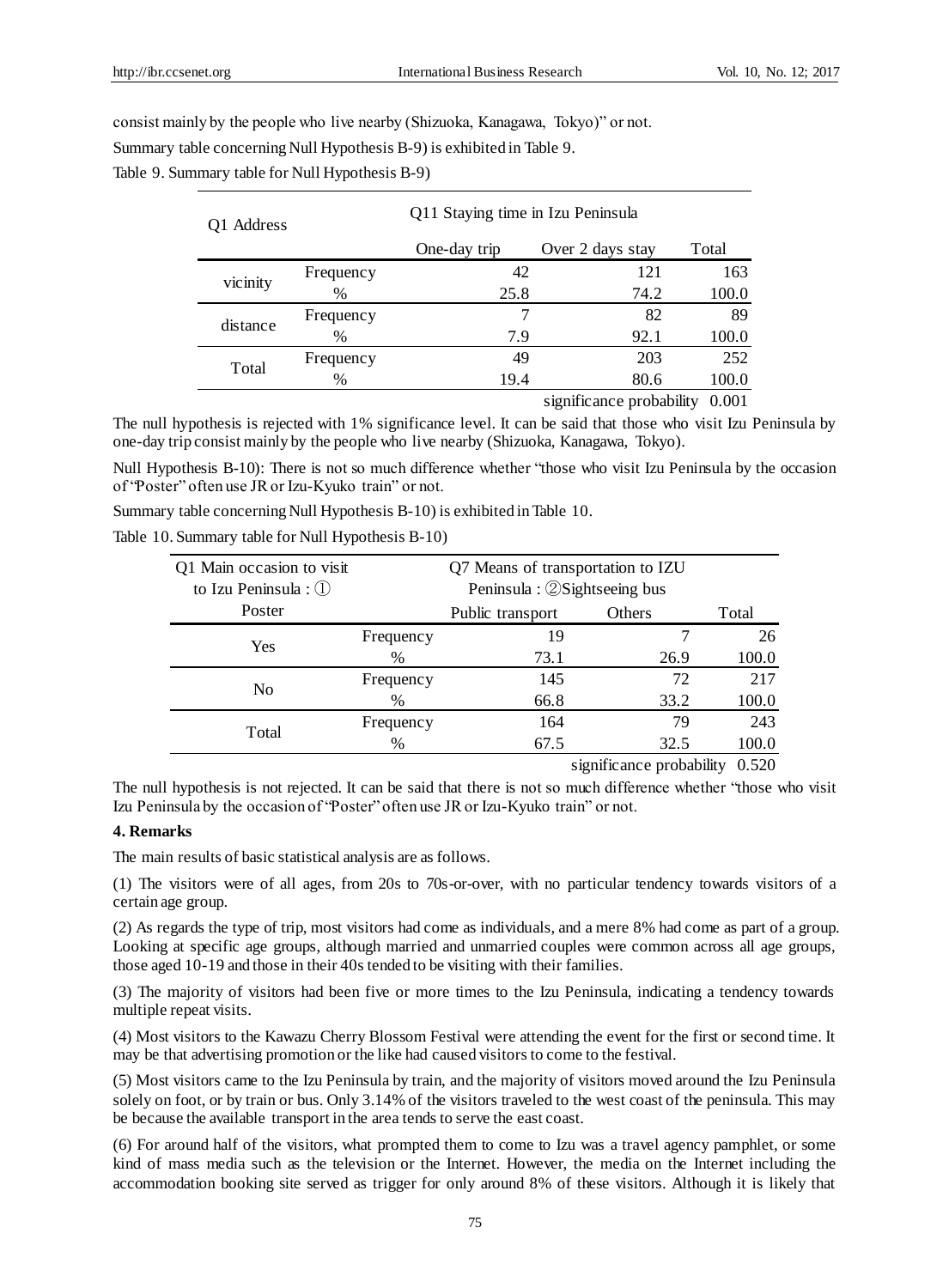visitors used the Internet to gather information about their destination after they had booked their trip, it seems that, as ever, traditional analog sources of information still have the power to attract customers.

(7) As regards the visitors' objectives for the trip, as many as 279 visitors came for the flowers, while others came for hot springs, scenery, nature, and the cuisine/experiencing new tastes. In contrast, few visitors came to visit historical sites, monuments to literary figures, buildings, tourist facilities, art galleries, museums, or other cultural facilities, which may indicate that the natural environment in the area was sufficiently attractive for visitors.

(8) Most visitors (63%) stayed just one night on the Izu Peninsula, while 21% returned home on the same day. In addition, 60% of visitors were from the Tokyo, Kanagawa, and Shizuoka areas. Given that they stayed one night or returned home on the same day, it appears that they consider the Izu Peninsula a handy location for a short trip.

In the Kawazu survey, the authors have not asked questions about excursion-related behavior including tourist facilities (not restricted to specific administrative districts) and accommodation sites (actual and projected business performance).

As regards tourist facilities, most respondents mentioned Kawazu (234), followed by Shimoda (65), Inatori (32), Tsurushibina (31), Atami (27), Izu Kogen (19), ropeway (12), Ito (10), Shimokamo Onsen (8), Kawazunanadaru (8), Shuzenji (8), and Tokyo (8). As this list uses the words provided by the survey responders, even though, for example, Inatori and Tsurushibina are in the same region, they are considered as separate responses.

Furthermore, the average number of locations visited was 2.04 overall, those with bicycles or motorbikes visited 1.89 locations, those using public transport or other transport visited 2.08 locations, day-trippers visited 1.60 locations, and those making overnight stays visited 2.11 locations.

Furthermore, 3.14% of respondents visited the west coast (Nishiizu town, Matsuzaki town). Of these respondents, 9.23% visited the area with bicycles or motorbikes, 1.75% used public transport or other transport, 3.64% were day-trippers and 3.07% made overnight stays.



Figure 1. Destinations and number of visitors

The Results for Hypothesis Testing are as follows.

We set the following 10 Null hypotheses.

A-1) Those who are young have the image of Izu Peninsula as "sea bathing".

A-2) Those who live far away (Chugoku, Remote part of Kanto area) often use sightseeing bus.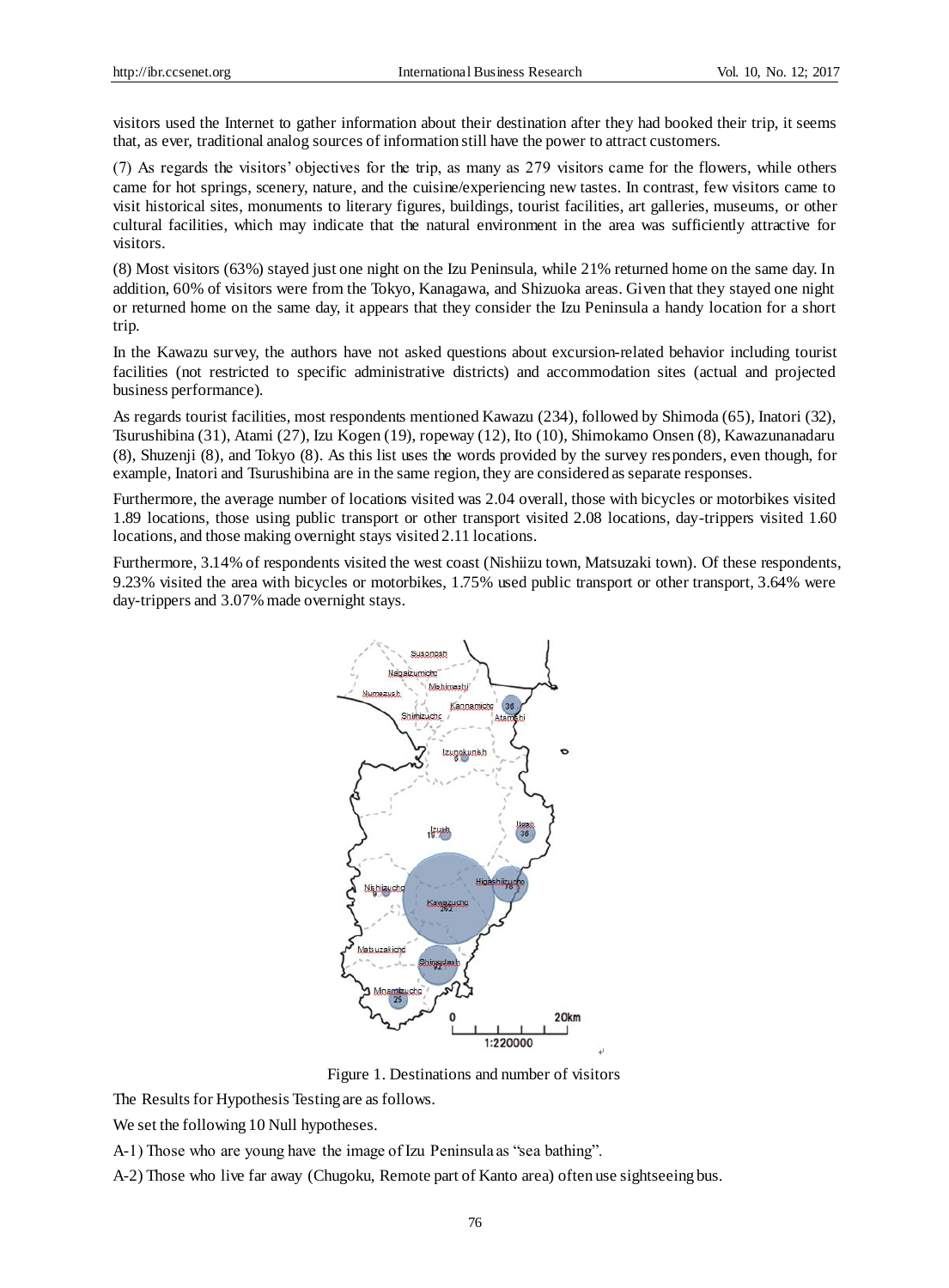A-3) Those who live far away have many souvenir budget (more than 5000 Japanese Yen).

A-4) Those who are couple often visit Izu Peninsula (more than 5 times).

A-5) Those who live nearby (Shizuoka, Kanagawa, Tokyo) often visit Izu Peninsula by private automobile.

A-6) Those who felt good at the previous visit to Izu Peninsula consists mainly by repeaters.

A-7) Those who felt good at the previous visit to Kawazu Town consists mainly by repeaters.

A-8) Those who visit for the purpose of hot spring often come for more than 2 days.

A-9) Those who visit Izu Peninsula by one-day trip consist mainly by the people who live nearby (Shizuoka, Kanagawa, Tokyo).

A-10) Those who visit Izu Peninsula by the occasion of "Poster" often use JR or Izu-Kyuko train.

6 cases out of 10 are rejected and the majority of hypotheses (A-1, A-3, A-6, A-7, A-8, A-9) were insisted clearly.

#### **5. Conclusion**

In this paper, a questionnaire investigation is executed in order to clarify tourists' behavior, and to seek the possibility of developing regional collaboration among local government, tourism related industry and visitors. This survey of tourist behavior was carried out in February 2015, during the Kawazu Cherry Blossom Festival). The 25th Kawazu Cherry Blossom Festival was held from February 10 to March 10, 2015. It was attended by 801,330 people, which was an increase of 9% over the previous year. On the first day of the survey, 30-50% of the flowers were in bloom, and the nighttime illuminations lit up on the evening of the 21st. According to the figures of the Kawazu town Tourist Association, there were 30,590 visitors on the 21st and 20,913 visitors on the  $22nd$ .

During the Kawazu Cherry Blossom Festival, around 150 stores were offering food & drink or souvenirs on the road with the row of cherry trees linked to Kawazu Station. A number of events were held during the festival, including the "Semi Gourmet" and "Izu no Odoriko Photography Event."

At around the same time (January 20 to March 31), the 18th "Hina no Tsurushikazari Festival" (Hanging Doll Festival) was held at Higashiizu town Inatori.

In order to look for policies for effective use of questionnaire surveys in tourist destinations, the present study reviewed preceding studies in the field. Moreover, an attempt was made to find possibilities for inter-regional cooperation based on the data.

In the hypothesis testing, 6 cases out of 10 null hypotheses were rejected and the majority of hypotheses (A-1, A-3, A-6, A-7, A-8, A-9) were insisted clearly. We have obtained fruitful results.

In the future, it will be necessary to continue such surveys at various locations on the Izu Peninsula using a standardized set of questionnaire items and methods, and the efficacy of the study will have to be confirmed.

#### **Acknowledgements**

This study was made possible through the extensive cooperation of the Izu DMO Council, Shizuoka Prefecture Government, Kawazu Town Office, JTB Chubu Office, and others. I would like to thank the translation and editing company ERF for creating the English language version of this study. And finally, I would like to offer my deepest thanks to everybody else who has helped me in preparing this study.

#### **References**

Doi, H. (2009). "Evaluation of policies to build tourist destinations and statistical analysis" Nippon Hyoron Sha.

Kano, M. (2011). "Characteristic analysis of Atami tourists: Reconsideration based on data add and modify" *Shizuoka Economic Research, 16*(2), 61-78, Shizuoka University.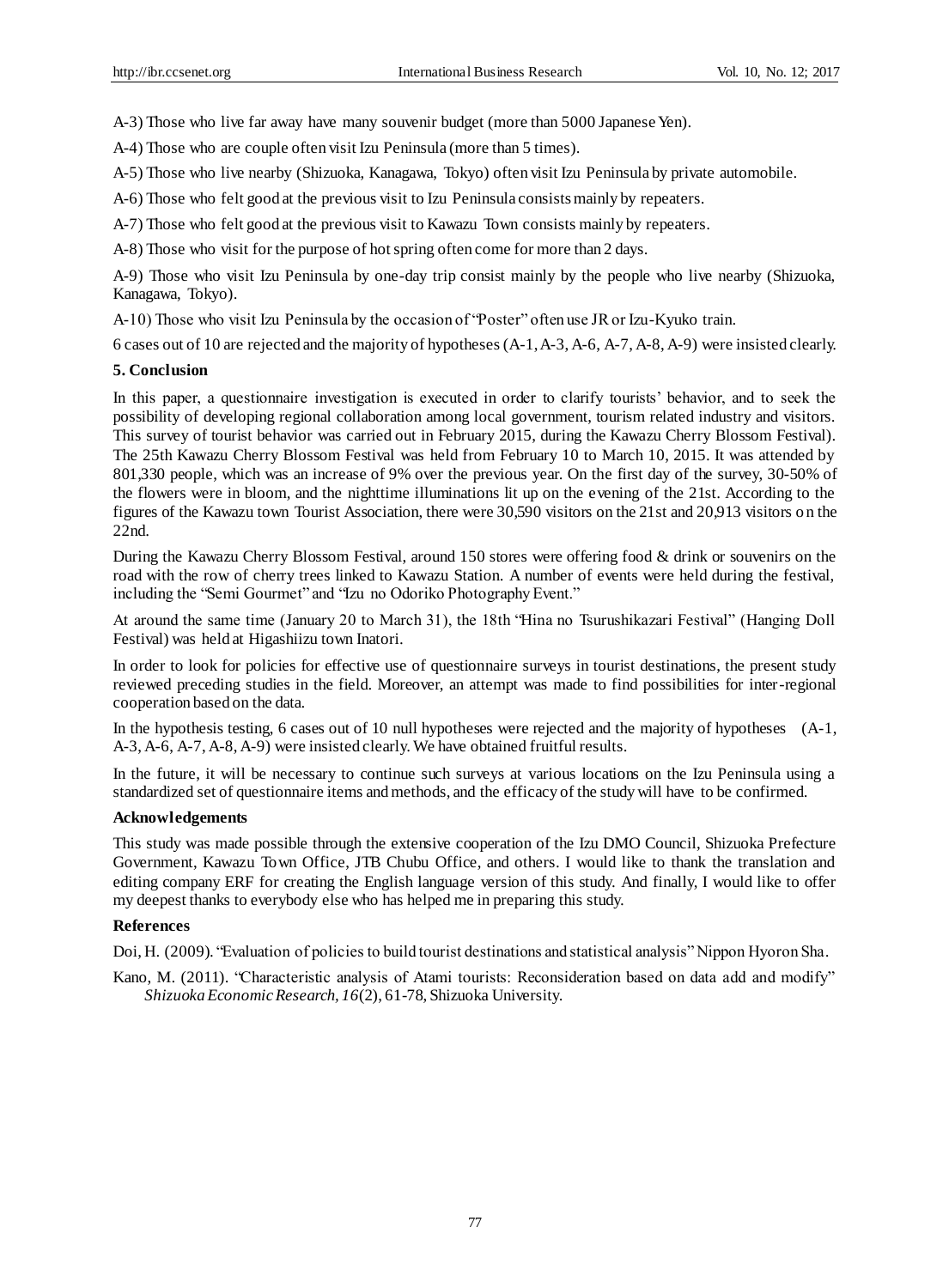# **APPENDIX**

# **Questionnaire about the Tourism in Izu Peninsula** Please select the appropriate item in each column. Please write down the details in (). Q1. Address: Prefecture ( ⇒If the prefecture is Tokyo, Kanagawa, Shizuoka, then City( ) Q2. Sex: ①Male ②Female **Q3.** <u>Age</u>: ①10th ②20th ③30th ④4th ⑤50th ⑥6th ⑦70~ Q4. Occupation: ①Independents ②Office worker ③Student ④Housewife ⑤No job ⑥Miscellaneous( ) Q5. Fellow travelers:<br>(1)Solo trip (2)Co ②Couple ③Family ④Male's small group ⑤Female's small group ©Male and female's small group  $\circledcirc$   $\circledcirc$  (More than 7)  $\circledcirc$  (Miscellaneous () Q6. Visiting frequency to Izu Peninsula and Kawazu Cherry Tree: Izu Peninsula=①First time  $\oslash$  Second times  $\oslash$ Third times  $\oslash$  Fourth times  $\oslash$  Fifth $\sim$ Nine times ⑥More than ten times Kawazu Cherry Tree  $=$  ①First time  $\qquad$  ②Second times  $\qquad$  ③Third times  $\qquad$  ④Fourth times ⑤ Fifth $\sim$ Nine times  $\odot$ More than ten times Q7. Means of transportation to IZU Peninsula: ①JR, Izu-kyuko train ②Sightseeing bus ③Private automobile ④Rent-a car ⑤Highway bus  $\circ$ Shuttle bus service by the hotel  $\circ$  Miscellaneous ( Q8. Means of movement in Izu Peninsula: (Plural answers allowed) ①Walking ②Fixed-route bus ③Sightseeing bus ④Private automobile ⑤Rent-a car ⑥Taxi ⑦Miscellaneous( )  $\rightarrow$  To whom who has selected  $\circled{5}$ : Starting point () End point () Q9. Main occasion to visit to Izu Peninsula (Plural answers allowed) ①Poster ②Brochure by tour company ③TV program ④Newspaper ad ⑤Magazine ⑥Tour package for Kawazu Cherry Tree ⑦Online lodging reservation site ⑧Internet ⑨Advice by family, acquaintance ⑩Felt good at the previous visit ⑪Miscellaneous( ) Q10. What is an objective to visit Izu Peninsula? (Plural answers allowed)<br>
①Hot spring ②Scenery, Nature ③Dish, sense of taste ④Flower of the season ⑤Stroll around ①Hot spring ②Scenery, Nature ③Dish, sense of taste town, Eating tour ⑥Budget ⑦Convenience of traffic ⑧Historic landmark, Literature monument, Construction **⑨Sightseeing facilities** *⑩Gallery*, Museum *①Experience-based* tourism (12Park (13Miscellaneous () Q11. Staying time in Izu Peninsula: (1) One - day trip ( ) hour  $\bigcirc$  22 days stay  $\bigcirc$  33 days stay  $\bigcirc$  4) More than 4 days  $\Rightarrow$  If you have selected  $\circled{2} \sim \circled{4}$ , please answer the following question. (1)Staying type:①Inn, Hotel ②Resort house ③Second house ④Relative's house ⑤Miscellaneous  $($ (2)Use type of staying facilities:①Per night with dinner and breakfast ②Per night with dinner ③Per night with breakfast  $\mathcal{D}$ With no meals  $\mathcal{D}$ Miscellaneous () Q12. Where are you going to go in Izu Peninsula? ※Place at which staying time is more than 30 minutes ★ Customer type ( ): A: One‐day trip, Depart from Kawazu Cherry Tree B: One‐day trip, Depart from elsewhere except for Kawazu Cherry Tree C:Stay more than one night, Depart

from Kawazu Cherry Tree D: Stay more than one night, Depart from elsewhere except for Kawazu